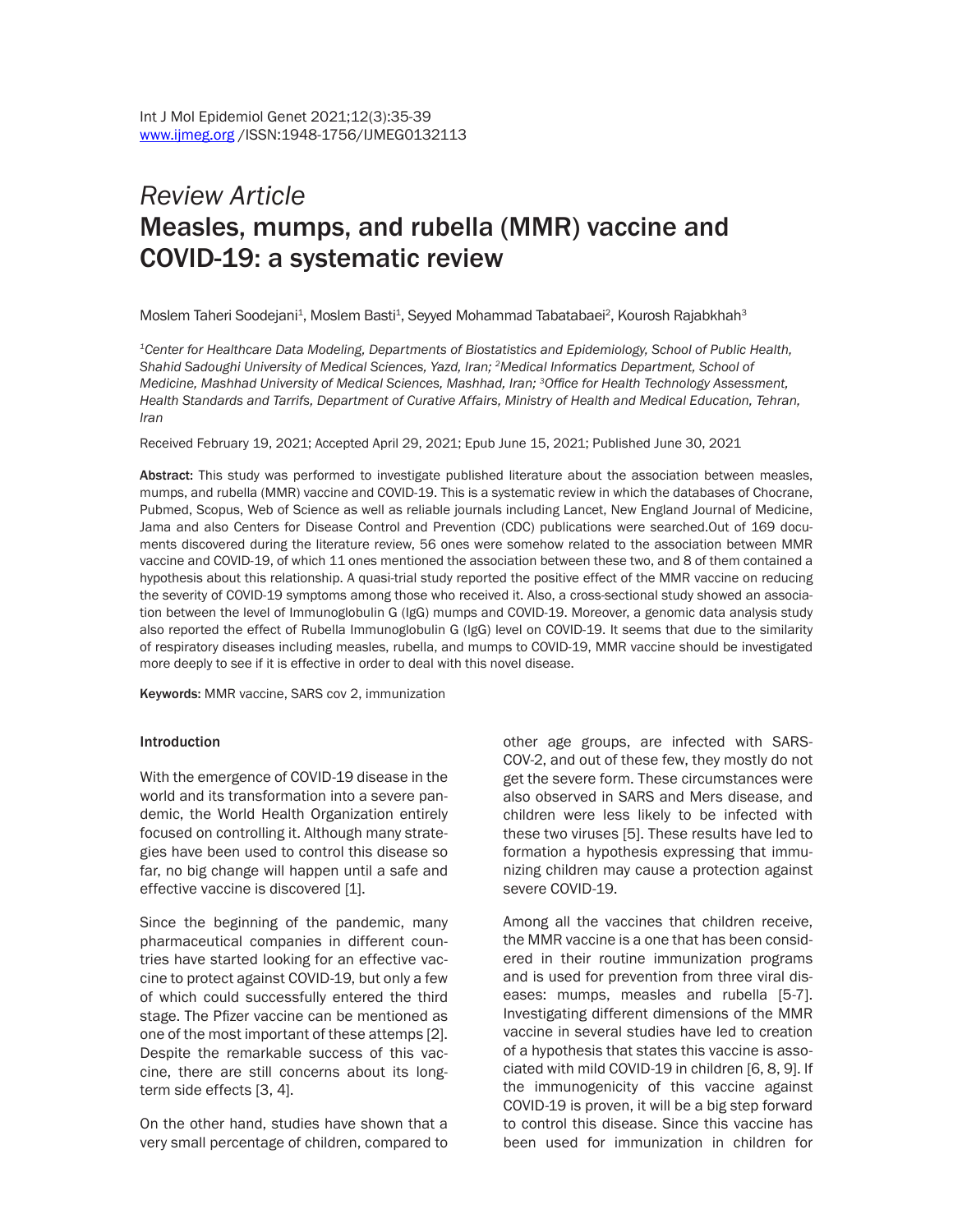many years and to our knowledge, no major side effects have been reported so far, it can be tested alongside other ones being tested against this disease.

This study was performed to review various published documents in order to investigate the association between the MMR vaccine and COVID-19 disease. In the current study, a systematic search was conducted using different databases by means of extracting the relevant documents.

#### Methods

#### *Search strategy*

Databases and e-journals including PubMed, Cochrane, Scopus, Web of Science, Google Scholar, Nature, Lancet, CDC, Nejm, JAMA, were searched using keywords derived from MeSH and accessed until November 28, 2020. The search strategy was as follows: (MMR immunization OR MMR vaccine) AND ("COVID-19" OR Coronavirus OR "Corona virus" OR "2019-nCoV" OR "SARS-CoV-2"). Searching of databases was performed independently by 2 of authors (KR and SMT) and the final articles were reviewed by one of the authors (MTS). Also, reference list of published studies was evaluated to increase sensitivity and to select more studies.

In order to avoid missing any suitable article which is related to the effect of MMR vaccination on prevention from COVID-19, along with digging the articles, the references of each were also investigated and related one were selected too. Finally, unrelated articles were removed. The articles obtained from the databases were imported into the reference manager (Endnote).

#### *Inclusion and exclusion criteria*

The original studies which reported the effect of MMR vaccination on preventing COVID-19, were included into this study. The exclusion criteria were: animal trials; theoretical research; and unregistered clinical trials. Also, review articles and the articles with incomplete data were excluded from this study.

#### *Data extraction*

The key data were extracted from the articles through a researcher-made checklist which included the first author's last name, country and the place of research, year of publication, type of study, target population, and taken actions. Data were extracted by all of the authors.

It was not possible to conduct a meta-analysis given the heterogeneity of the included trials and poor data availability. The heterogeneities that made it impossible to perform quantitative analysis were: study design, study protocol, diversity in experimental intervention groups, variety in control intervention groups, and differing primary outcomes. Consequently, the results are presented as an integrated qualitative review.

#### **Results**

After reviewing 169 studies, 11 studies were identified that directly mentioned the effect of MMR vaccine on COVID-19, out of which 8 were Hypothesis (Figure 1). The study population in 7 of these literature was the whole community and for the rest, was children and people aged lower than 18 years old.

Among all of these studies, the MMR vaccine was discussed as a vaccine that can affect the normal course of COVID-19 disease. Some of them have hypothesized that the MMR vaccine may not be effective in preventing COVID-19 but may reduce its severity.

Some of these studies have also investigated Immunoglobulin G (IgG) level changes caused by MMR vaccine and its association with the severity of COVID-19. Mumps Immunoglobulin G (IgG) and rubella Immunoglobulin G (IgG) were identified as two influential factors on reducing COVID-19 severity. Also, a quasiexperimental study showed that out of the 225 people who received the MMR vaccine, only 36 got infected with SARS-COV-2 virus, all of whom had a mild form of the disease. **Table 1** shows more details about each study.

## **Discussion**

According to the literature, in most of published documents about the association between the MMR vaccine and COVID-19, it was discussed as a hypothesis. A quasi-trial study also found that a small proportion of people who received the MMR vaccine got COVID-19, all of which were mild. The results of these studies might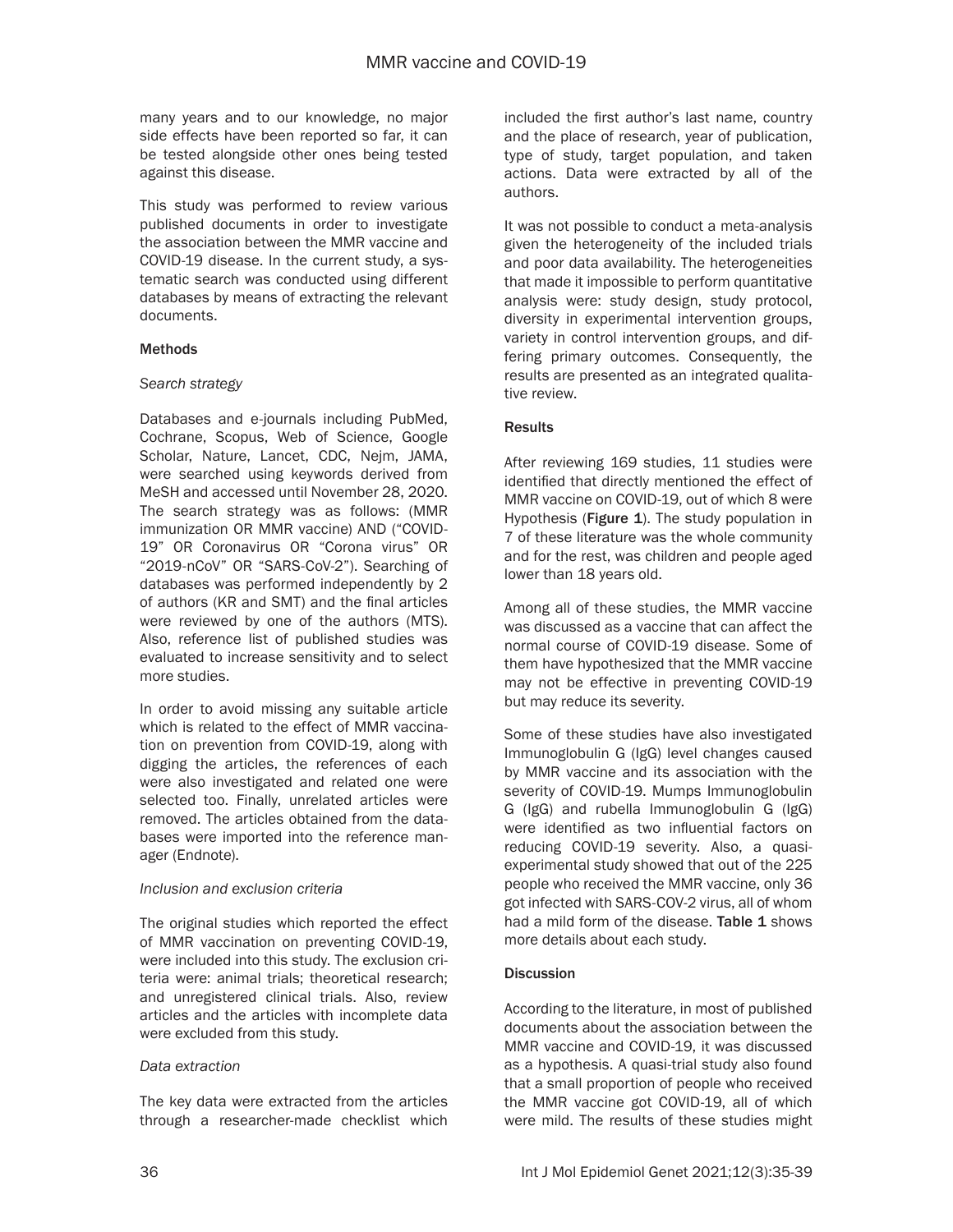

All of these hypotheses have been raised at the ecological and community level, which can be influenced by Ecological Fallacy. So, these findings are based on researches on a whole community and may not be generalized individually to every member of it. On the other hand, it should be noted that other health factors in countries with a relatively high national level of childhood vaccination coverage seems to be good, too; factors such as proper nutrition, health infrastructure and primary health care that every single of them may affect the prevalence and the severity of COVID-19 [13].

To investigate the effect of the MMR vaccine on protection against COVID-19, ecological

indicate a possible association between this vaccine and COVID-19, on the other hand, global reports from different countries show that children are accounted for only a small proportion of COVID-19 confirmed cases [5]. But the question is can these evidences show a causal association between the MMR vaccine and COVID-19?

Some researchers believe that if this claim about the association between the MMR vaccine and COVID-19 was true, lower prevalence and mortality rate of COVID-19 were observed in the countries with high MMR vaccine coverage, but it is still higfh in a country like Iran, with over 90% coverage of the MMR vaccine [10]. On the other hand, studies have shown that even in Iran with a relatively high mortality rate, the prevalence of COVID-19 infection in children aged under 16 is very low [11].

It seems that one of the reasons which may explain the low prevalence of COVID-19 in children is their high level of immunity due to receiving routine vaccines at that age. On the other hand, considering the similarity of COVID-19 to some other respiratory diseases such as measles, rubella and mumps, and the immunity followed by receiving MMR vaccine, it possibly had led to reducing the severity of COVID-19 in children [12].

studies just give us a clue, and individual-based studies are needed in order to evaluate this association; studies such as cohorts, case-controls, and even controlled clinical trials can be used to do so.

Several vaccines against COVID-19 have been currently approved by FDA and are being distributed over many countries. Although the effectiveness of these vaccines has shown to be very high and no serious side effects have been reported so far [6], their side effects are not limited to a few months after receiving the vaccine and they may have some delayed side effects. Given that the MMR vaccine has been using for many years in different countries around the world and it's safety is fully approved, if the hypotheses about the effectiveness of this vaccine get confirmed, it can be a turning point for preventing and controling COVID-19.

## Conclusion

Although most of the studies which discussed the association between MMR vaccine and COVID-19 were hypothetical and ecological, due to the biological evidences and the safety of this vaccine, it seems worth examining it through clinical trial studies in terms of effectiveness, since it will not cost more than the vaccines currently proposed for COVID-19.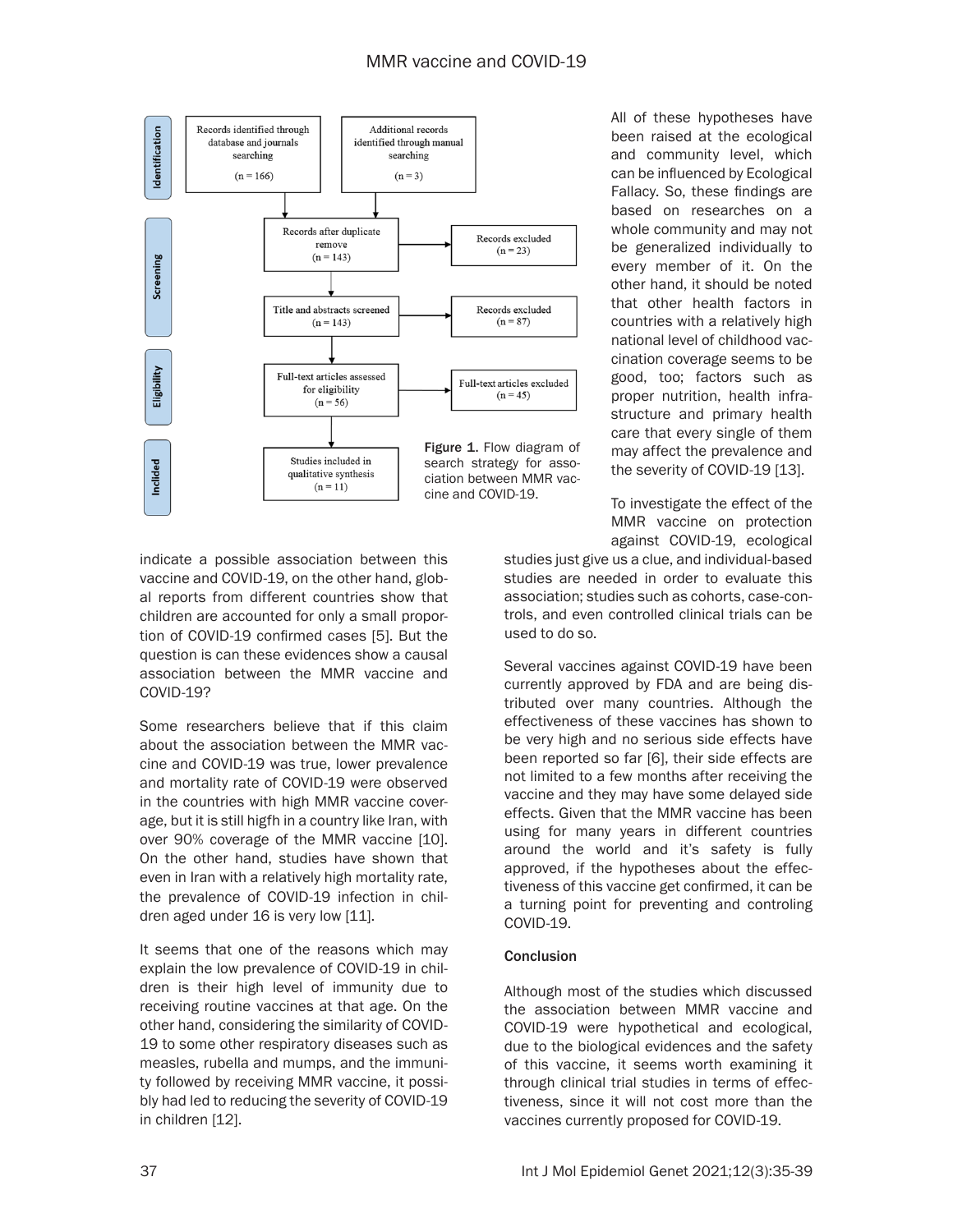# MMR vaccine and COVID-19

| Authors             | Country of<br>origin of study | Title                                                                                                                                                                  | Type of Study            | Study<br>population | <b>Key Results</b>                                                                                                                                                                                         |
|---------------------|-------------------------------|------------------------------------------------------------------------------------------------------------------------------------------------------------------------|--------------------------|---------------------|------------------------------------------------------------------------------------------------------------------------------------------------------------------------------------------------------------|
| Anbarasu et al. [6] | India                         | Vaccine repurposing approach for preventing COVID-19: can<br>MMR vaccines reduce morbidity and mortality?                                                              | Hypothesis               | Children            | MMR vaccine-induced induction of interferons (IFNs) and NK cells<br>that could prevent or ameliorate SARS-CoV-2 infection.                                                                                 |
| Saad et al. [14]    | Egypt                         | Measles vaccines may provide partial protection against<br>COVID-19                                                                                                    | Hypothesis               | All population      | due to shared structural similarities between measles and coronavi-<br>rus the cross-reactivity and immunity between the measles vaccine<br>and coronavirus leads to partial protection against COVID-19.  |
| Young et al. [15]   | <b>UK</b>                     | Homologous protein domains in SARS-CoV-2 and measles,<br>mumps and rubella viruses: preliminary evidence that MMR<br>vaccine might provide protection against COVID-19 | Genomic data<br>Analysis | All population      | Patients with high illness severity had high levels of rubella IgG<br>compared to patients with a moderate severity of disease.                                                                            |
| Fidel et al. [16]   | <b>USA</b>                    | Could an Unrelated Live Attenuated Vaccine Serve as a Pre-<br>ventive Measure To Dampen Septic Inflammation Associated<br>with COVID-19 Infection?                     | Hypothesis               | All population      | "trained innate immunity" delivered by leukocyte precursors in the<br>bone marrow more effectively functioning against broader infectious<br>attacks.                                                      |
| Deshpande. [17]     | India                         | MMR Vaccine and COVID-19: A Myth or a Low Risk-High<br><b>Reward Preventive Measure?</b>                                                                               | Hypothesis               | All population      | MMR will not prevent COVID-19 infection but could Potentially<br>reduce poor outcome.                                                                                                                      |
| Shanker [12]        | India                         | Measles Immunization: Worth Considering Containment<br>Strategy for SARS-CoV-2 Global Outbreak                                                                         | <b>Hypothesis</b>        | Under 18 Years      | A few cases was reported in children. These similarities in structural<br>construct may play a role in eliciting immune response against coro-<br>navirus in a child previously immunized against measles. |
| Islam et al. [18]   | <b>UK</b>                     | COVID-19, seasonal influenza and measles: potential triple<br>burden and the role of flu and MMR vaccines                                                              | Hypothesis               | Children            | MMR vaccination may reduce COVID-19 Severity.                                                                                                                                                              |
| Linnemann. [19]     | Mexico                        | Thirty-six COVID-19 cases preventively vaccinated with<br>mumps-measles-rubella vaccine: All mild course                                                               | Quasi-trial              | All population      | Out of 225 subject who were received MMR vaccine, 36 people<br>have presented COVID-19, all with a remarkably mild course.                                                                                 |
| Jeffrey et al. [20] | <b>USA</b>                    | Analysis of Measles-Mumps-Rubella (MMR) Titers of Recov-<br>ered COVID-19 Patients                                                                                     | Cross-sectional          | All population      | Mumps IgG titers were inversely correlated with severity and symp-<br>tom scores.                                                                                                                          |
| Sidig et al. [21]   | Iraq                          | Does Early Childhood Vaccination Protect Against COVID-19?                                                                                                             | Hypothesis               | Children            | humoral immunity, created through the MMR vaccination, provides<br>children with Advantageous protection against COVID-19.                                                                                 |
| Ashford et al. [8]  | <b>USA</b>                    | MMR Vaccination: A Potential Strategy to Reduce Severity and<br>Mortality of COVID-19 Illness                                                                          | <b>Hypothesis</b>        | All population      | MMR vaccine may provide strong protection from COVID-19 spread<br>and mortality.                                                                                                                           |

# Table 1. Characteristics and key results of included studies